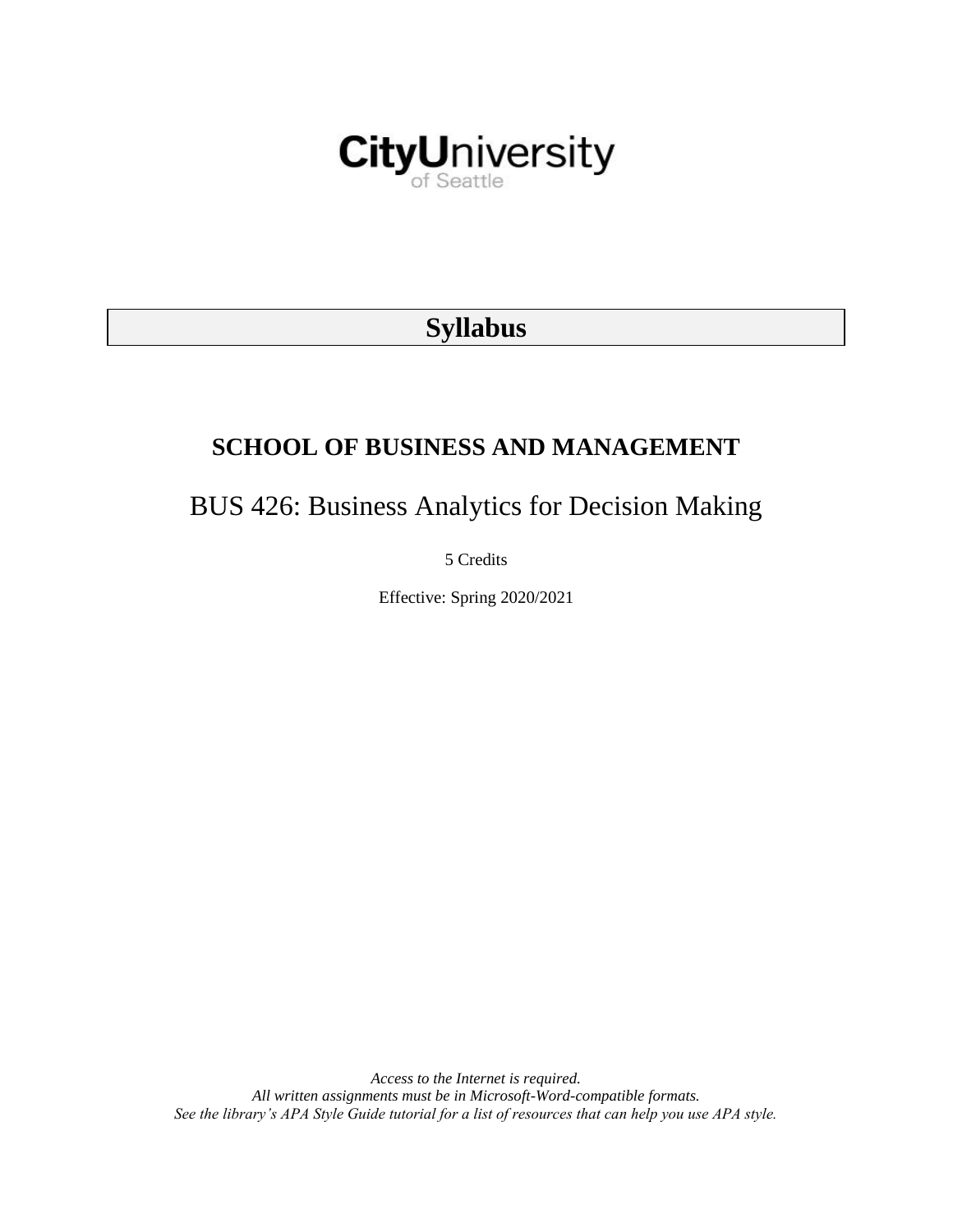# **FACULTY**

Faculty Name: FACULTY NAME

Contact Information: CONTACT INFORMATION

### [INSTRUCTOR MAY INSERT PERSONAL MESSAGE IF DESIRED]

# **COURSE DESCRIPTION**

Today's business professionals need to be skilled in the acquisition and analysis of relevant data sets that can be utilized to drive business strategy. An emphasis is placed on the process of gathering, analyzing, and presenting data in a way that can drive strategic decision-making in modern organizations. This course examines current trends in transactional and dynamic data generation and draws upon quantitative tools to make sense of the data for market and managerial purposes. Students will learn to use common analysis methods to summarize and interpret results for the benefit of internal and external consumers.

# **COURSE RESOURCES**

Required and recommended resources to complete coursework and assignments are found on the course [Reading List.](https://cityu.alma.exlibrisgroup.com/leganto/login?auth=SAML) The reading list can be found under *Course Information* in Blackboard as well as from the library homepage ("Find Your Textbook" button).

**Note**: Required resources that must be purchased by the student are tagged "Purchase from a vendor of your choosing." Required resources with a direct link, "Available through CityU Library", are available electronically at no cost to students.

Students in Canada may purchase course resources from the [Canada Bookstore,](https://www.cityubookstore.ca/index.asp) and students outside the U.S. and Canada should contact their advisor or textbook coordinator for additional information.

# **CITYU LEARNING GOALS**

This course supports the following City University learning goals:

• Diverse and global perspectives

# **COURSE OUTCOMES**

In this course, learners:

- Critically analyze the quality of data analysis results as they relate to business opportunities.
- Clarify the current state of an organization through descriptive analytics.
- Apply data analytic tools including regression, classification, optimization and clustering.
- Identify useful data sources that can inform and support innovative management decisions.
- Formulate and communicate business recommendations that are supported by data analysis and that incorporate common visualization methods.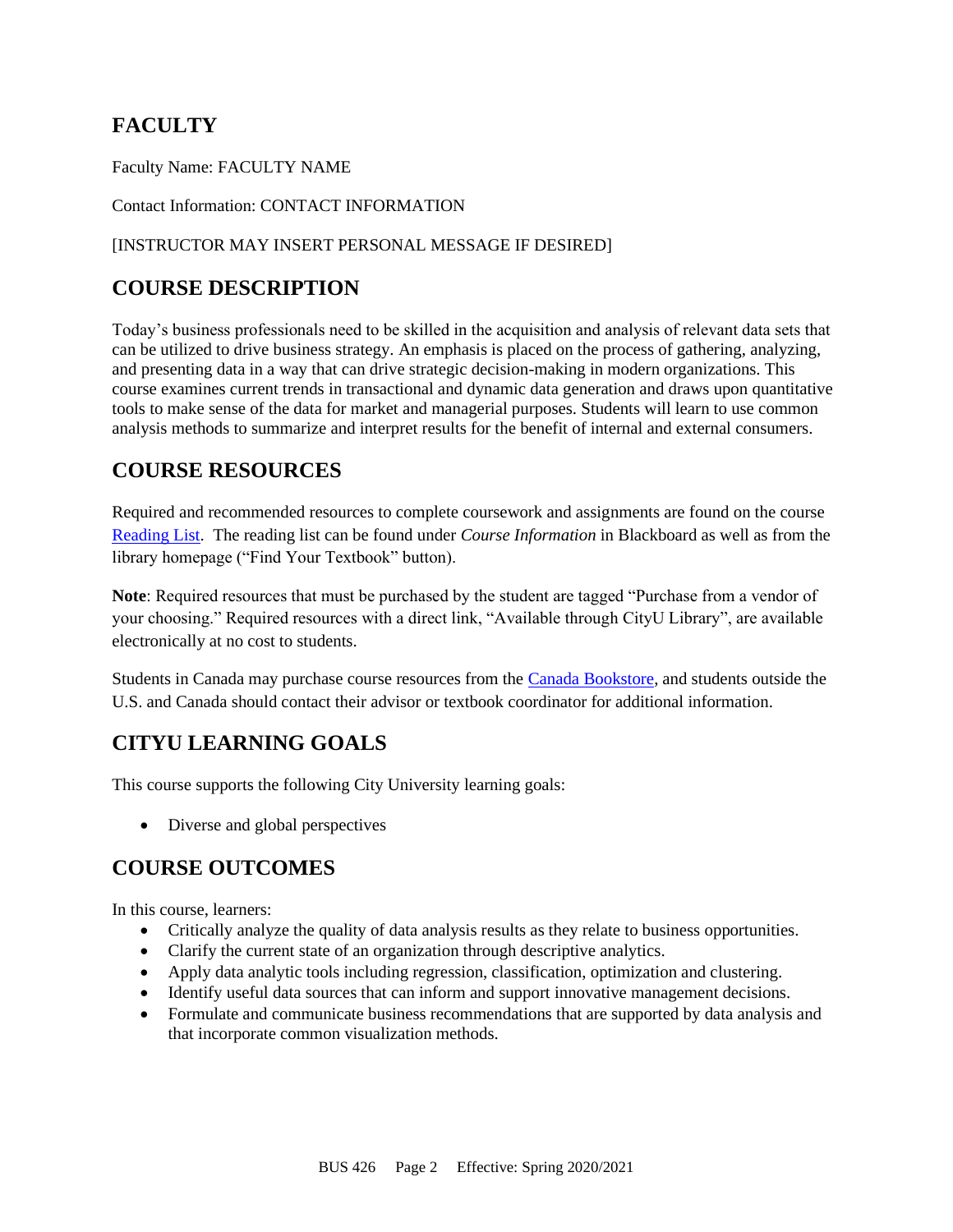# **CORE CONCEPTS, KNOWLEDGE, AND SKILLS**

- Classification
- Clustering
- Critical Analysis of Models
- Data Science
- Descriptive Analytics
- Forecasting
- Machine Learning
- Optimization
- Predictive Analytics
- Predictive Models
- Prescriptive Analytics
- Regression
- Structured Data
- Supervised Learning
- Unstructured Data
- Unsupervised Learning

# **OVERVIEW OF COURSE GRADING**

The grades earned for the course will be derived using City University of Seattle's decimal grading system, based on the following:

| <b>Overview of Required Assignments</b> | % of Final Grade |
|-----------------------------------------|------------------|
| <b>Final Analysis Project</b>           | 35%              |
| Weekly Assignments                      | 40%              |
| Discussions                             | 25%              |
| <b>TOTAL</b>                            | 100%             |

# **SPECIFICS OF COURSE ASSIGNMENTS**

The instructor will provide grading rubrics that will provide more detail as to how this assignment will be graded.

#### Final Analysis Project (Data and Case)

Students will be provided with a data set that contains business records from a company's past transactions. They will also be provided with a scenario that describes a set of problems related to the business practices that generated this data.

Students must provide details to show how the B.A.D.I.R. model will be followed to ensure that they are able to fully understand the data problem / opportunity and to work with key stakeholders in optimizing the analysis in a way that supports leadership and furthers the institution's mission.

Students are also to evaluate the data file and decide how best to analyze the data based on the scenario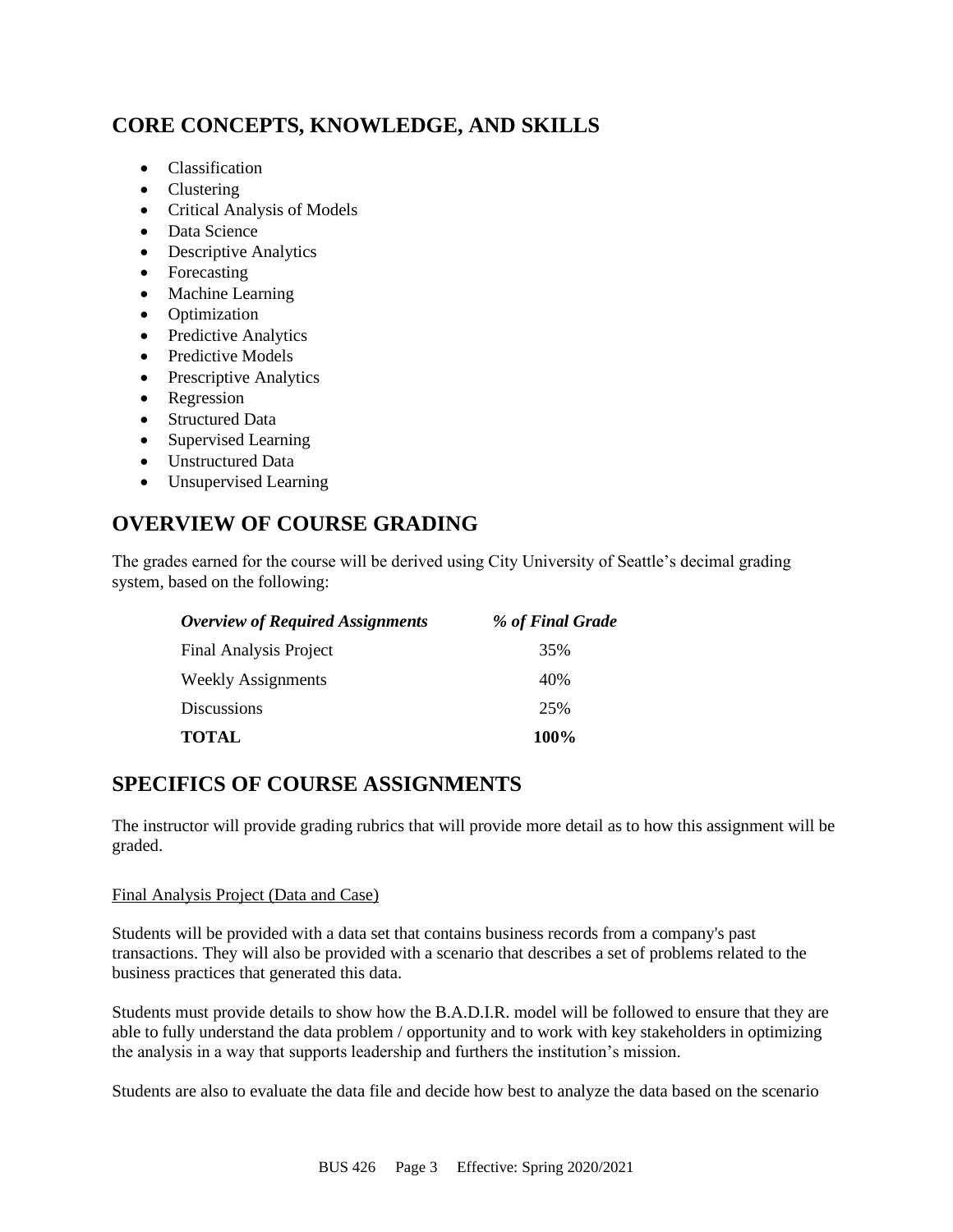that they have been provided. They will then conduct their analysis by running three data mining strategies that produce defendable and significant results.

Using the results of each of the three analyses, students will also select and produce three MS Excel visualizations that show the significant of the results. Lastly, the analyses, their results, and the related visualizations are to be used to produce a persuasive argument in the form of an 8-10 page report that will describe any recommended actions to fully address the problems described in the initial scenario.

| <b>Components</b>         | % of Grade |
|---------------------------|------------|
| Data analytic tools       | 33%        |
| Use of BADIR model        | 33%        |
| Results and Visualization | 33%        |
| <b>TOTAL</b>              | 100%       |

#### Weekly Formative Assignments

Throughout this course students will learn how to use pivot tables, clustering, classification, optimization, regression, ensemble models, forecasting and strategies for dealing with outliers. To support their learning, students will complete a weekly assignment for each topic in which they will conduct analysis on sample data and produce a visualization that shows a summary of the analysis results. Both their analysis and their visualization are to be submitted each week as the weekly assignment.

| <b>Components</b>                               | % of Grade |
|-------------------------------------------------|------------|
| Analytic Process (Data analytic tools)          | 40%        |
| Visualization Tools (Results and Visualization) | 40%        |
| <b>Critical Analysis</b>                        | 10%        |
| Use of course concepts                          | 10%        |
| <b>TOTAL</b>                                    | 100%       |

#### **Discussions**

Students will engage in discussions in which they will build a knowledge base about five topics related to business analytics. Topics will include current trends that relate to the use of data and analytics in a business environment. For each topic, students will be asked to find one current, relevant source that they can bring back to the class along with their full description of what that source has revealed about the topic.

| <b>Components</b>           | % of Grade |
|-----------------------------|------------|
| <b>Quality of Responses</b> | 100\%      |
| TOTAL                       | 100%       |

### **COURSE POLICIES**

#### **Late Assignments**

A critical aspect of management is to meet predefined deadlines. Therefore, all assignments are expected to be submitted when due. No late assignments are accepted. Life-situations do occur. When an issue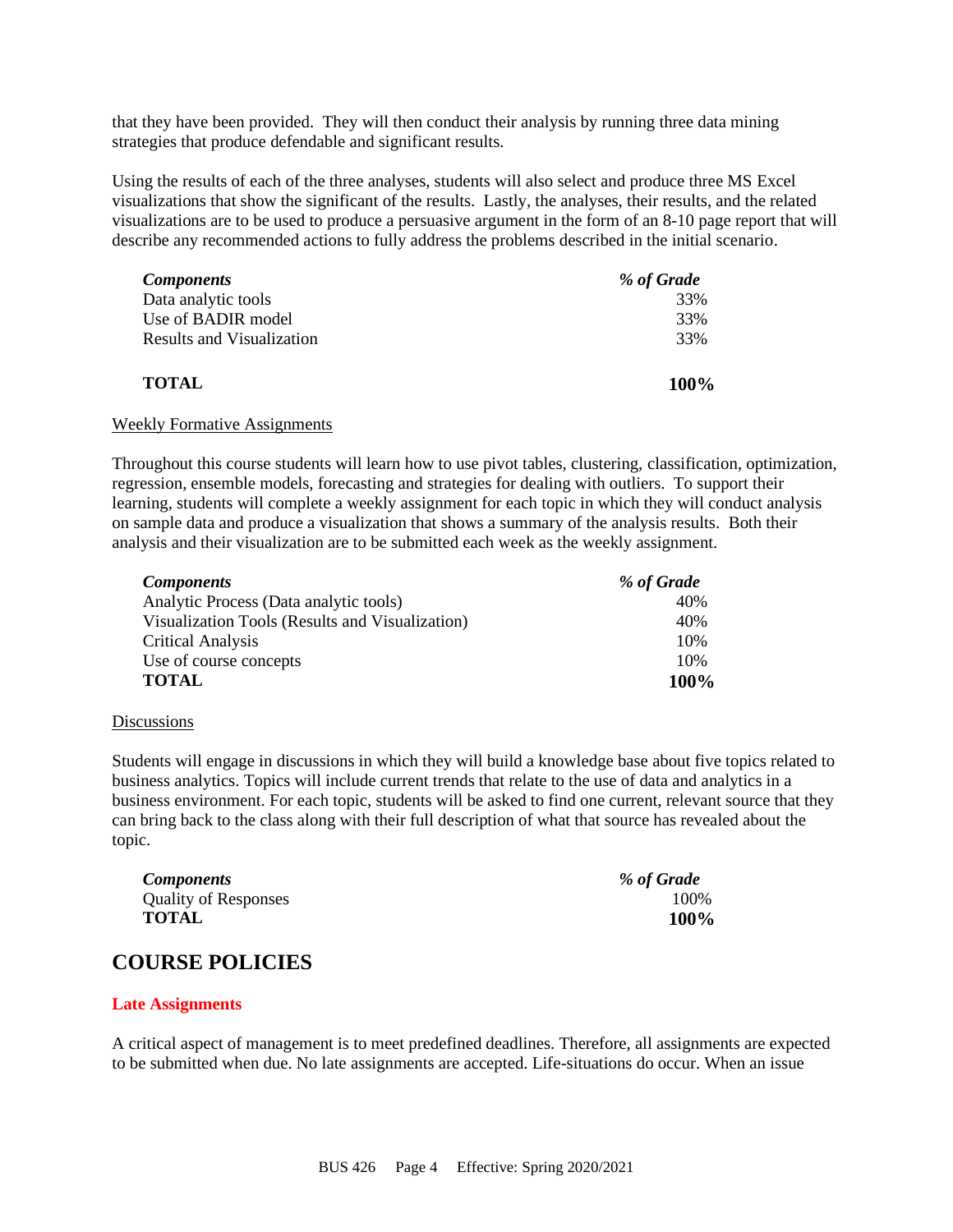arises coordinate with the instructor PRIOR TO the assignment's due date and the due date may be adjusted. It is in the best interest of the student to ensure that all assignments are submitted on time.

#### **Participation**

Class participation will be evaluated during class. Participation includes being prepared for class discussions and contributing meaningful content when appropriate. It also includes individual effort contributed to team projects.

#### **Professional Writing**

Assignments require error-free writing that uses standard English conventions and logical flow of organization to address topics clearly, completely, and concisely. CityU requires the use of APA style.

## **UNIVERSITY POLICIES**

Students are responsible for understanding and adhering to all of City University of Seattle's academic policies. The most current versions of these policies can be found in the [University Catalog](http://www.cityu.edu/catalog/) that is linked from the CityU Web site.

#### **Antidiscrimination**

City University of Seattle and its staff and faculty are committed to supporting our students. We value equity, diversity, and inclusion as a way of life as well as the educational opportunities it provides. CityU will not tolerate any form of discrimination based on race, color, ethnicity, sexual orientation, gender identification, socioeconomic status, or religious values. If you have experienced any discrimination based on any of the above, we encourage you to report this to the University. Please report this to your instructor. If you do not feel safe reporting this to your instructor, please report to the Provost or to the Vice President of Student Affairs

#### **Non-Discrimination & Prohibition of Sexual Harassment**

City University of Seattle adheres to all federal, state, and local civil rights laws prohibiting discrimination in employment and education. The University is committed to ensuring that the education environment is bounded by standards of mutual respect and safety and is free from discriminatory practices.

In the U.S., the University is required by Title IX of the Education Amendments of 1972 to ensure that all of its education programs and activities do not discriminate on the basis of sex/gender. Sex include sex, sex stereotypes, gender identity, gender expression, sexual orientation, and pregnancy or parenting status. Sexual harassment, sexual assault, dating and domestic violence, and stalking are forms of sex discrimination, which are prohibited under Title IX and by City University of Seattle policy. City University of Seattle also prohibits retaliation against any person opposing discrimination or participating in any discrimination investigation or complaint process internal or external to the institution. Questions regarding Title IX, including its application and/or concerns about noncompliance, should be directed to the Title IX Coordinator. For a complete copy of the policy or for more information, visit <https://my.cityu.edu/titleix> or contact the Title IX Coordinator.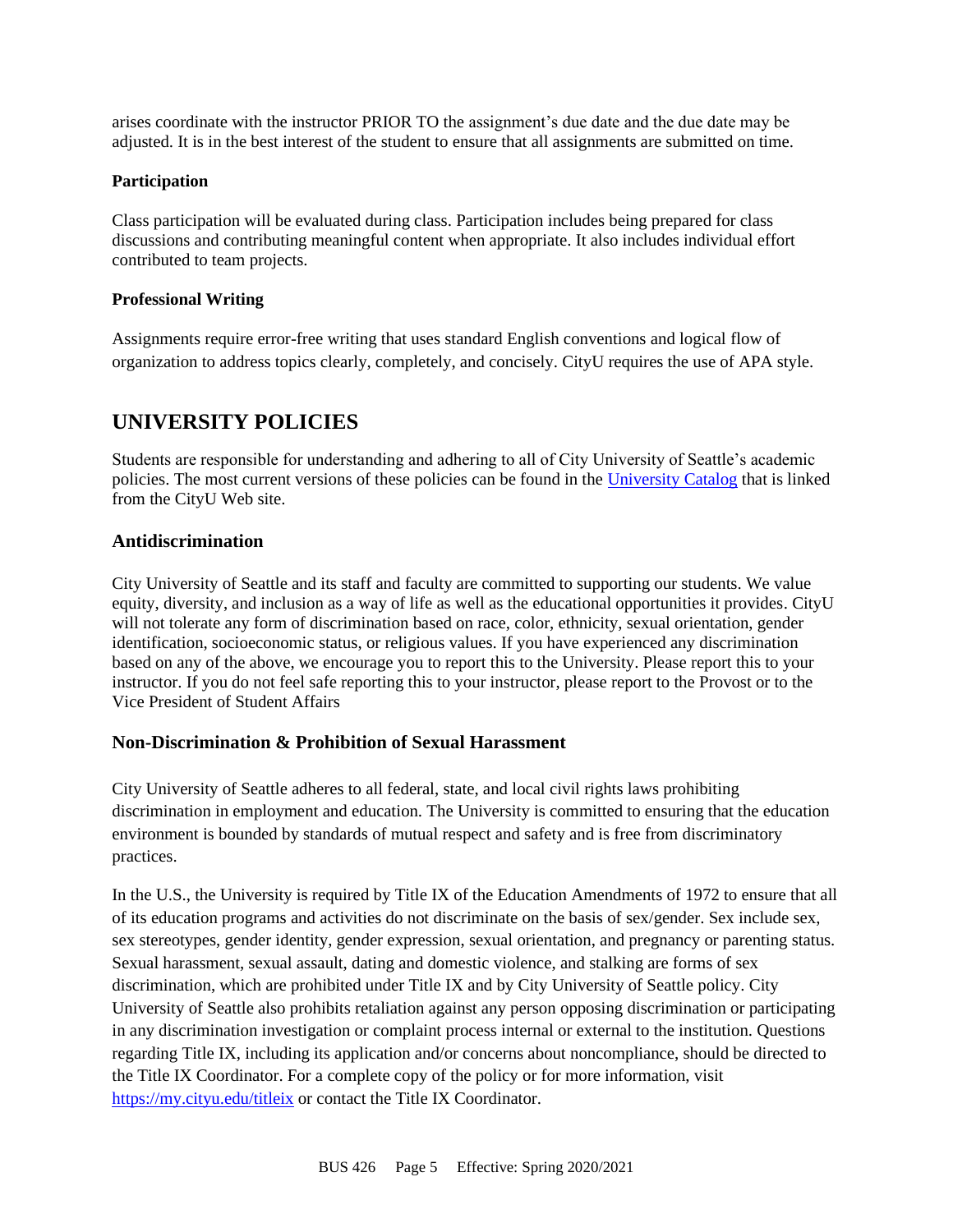In Canada, in compliance with the British Columbia Human Rights Code, the Alberta Human Rights Act, WorksafeBC, and the Workers' Compensation Board of Alberta, the University believes that its environment should at all times be supportive and respectful of the dignity and self-esteem of individuals. Discrimination, harassment and bullying conduct, whether through person to person behaviour or via electronic communications such as email or social media is not acceptable and will not be tolerated. As an educational institution, it is our responsibility to cultivate an environment of excellence, equity, mutual respect and to recognize the value and potential of every individual. The University will take all necessary steps to meet or exceed the requirements of the law to prevent discrimination, harassment and bullying. The Respectful Workplace Policy for the prevention of discrimination, harassment and bullying policy and procedure can be found at<https://www.cityu.edu/discover-cityu/about-cityu/> under the Policies section or at [https://www.cityuniversity.ca/about/.](https://www.cityuniversity.ca/about/)

### **Religious Accommodations**

City University of Seattle has a policy for accommodation of student absences or significant hardship due to reasons of faith or conscience, or for organized religious activities. The University's policy, including more information about how to request an accommodation, is available in the University Catalog and on the my.cityu.edu student portal. Accommodations must be requested by the 20% mark of this course (e.g. day 14 of a ten-week course, day 7 of a 5-week course) using the Religious Accommodations Request Form found on the student dashboard in the my.cityu.edu student portal.

### **Academic Integrity**

Academic integrity in students requires the pursuit of scholarly activity that is free from fraud, deception and unauthorized collaboration with other individuals. Students are responsible for understanding CityU's policy on academic integrity and adhering to its standards in meeting all course requirements. A complete copy of this policy can be found in the [University Catalog](http://www.cityu.edu/catalog/) under *Student Rights and Responsibilities* on the page titled *Academic Integrity Policy.* 

### **Attendance**

Students taking courses in any format at the University are expected to be diligent in their studies and to attend class regularly.

Regular class attendance is important in achieving learning outcomes in the course and may be a valid consideration in determining the final grade. For classes where a physical presence is required, a student has attended if they are present at any time during the class session. For online classes, a student has attended if they have posted or submitted an assignment. A complete copy of this policy can be in the [University Catalog](http://www.cityu.edu/catalog/) under *Student Rights and Responsibilities* on the page titled *Attendance.*

### **Final Assignment Due Date**

Final assignments for each class at CityU must be due on or before the final date of the course as indicated in the university's course information system. Due dates that extend beyond the final date of the course may negatively impact tuition funding for students.